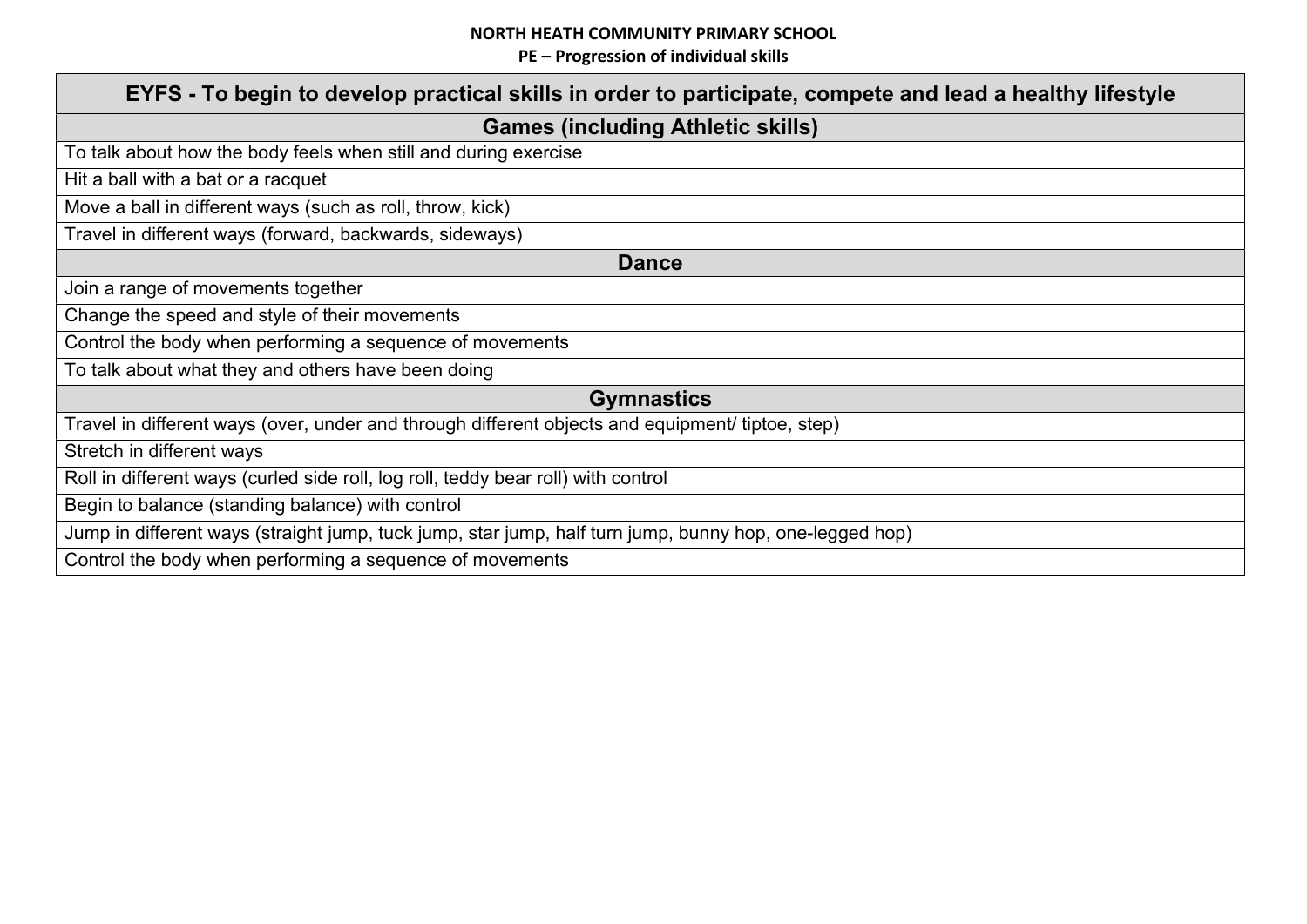|                                                           | <b>Games</b>                                                                                                 |  |  |  |
|-----------------------------------------------------------|--------------------------------------------------------------------------------------------------------------|--|--|--|
|                                                           | Throw and roll accurately to a stationary target                                                             |  |  |  |
|                                                           | Pass a ball in different ways                                                                                |  |  |  |
| (Including<br>skill)                                      | Strike a ball with increasing control                                                                        |  |  |  |
|                                                           | Master running, jumping, throwing, catching and kicking skills in combination                                |  |  |  |
| ar 1 / 2 (In<br>Athletic s                                | Use change of speed and direction whilst running                                                             |  |  |  |
| Year <sub>1</sub>                                         | Develop simple tactics for attacking and defending                                                           |  |  |  |
|                                                           | Develop ideas for improving skills                                                                           |  |  |  |
|                                                           | Begin to choose and use the best space in a game                                                             |  |  |  |
|                                                           | Explain why exercise is good for your health                                                                 |  |  |  |
|                                                           | Strike a ball with increased control and accuracy                                                            |  |  |  |
| 4<br>$\overline{\phantom{0}}$<br>$\boldsymbol{\varsigma}$ | Develop different ways of throwing at a variety of stationary and moving targets and catching                |  |  |  |
|                                                           | Bowl a ball with a straight arm                                                                              |  |  |  |
| Year                                                      | Follow the rules of the game and play fairly                                                                 |  |  |  |
|                                                           | Maintain possession of a ball (e.g. with feet, a hockey stick or hands)                                      |  |  |  |
|                                                           | Make best use of space to pass and receive the ball                                                          |  |  |  |
|                                                           | Apply basic principles suitable for attacking and defending                                                  |  |  |  |
|                                                           | Choose and combine techniques in game situations (running, throwing, catching, passing, jumping and kicking) |  |  |  |
|                                                           | Throw accurately and successfully under pressure in a game                                                   |  |  |  |
| ဖ                                                         | Strike a bowled or volleyed ball with accuracy in a variety of ways                                          |  |  |  |
| $\overline{\phantom{0}}$<br><u> ဟ</u>                     | Choose and make the best pass in game situations                                                             |  |  |  |
| ear                                                       | Demonstrate a good awareness of space                                                                        |  |  |  |
|                                                           | Think ahead a create a plan of attack or defence                                                             |  |  |  |
|                                                           | Uphold the spirit of fair play and respect in all competitive situations                                     |  |  |  |
|                                                           | Lead others when called upon and act as a good role model within a team                                      |  |  |  |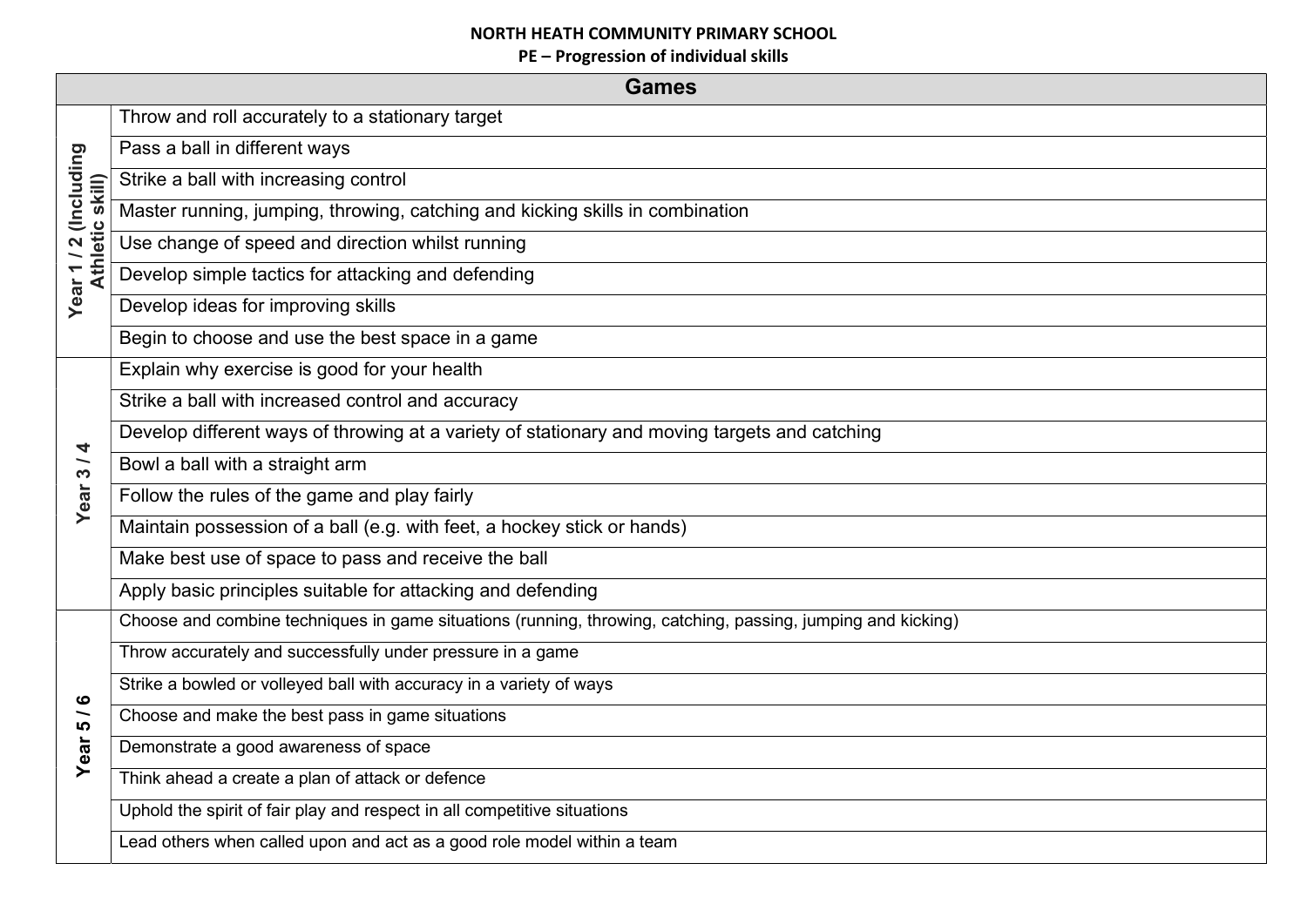|                                       | <b>Dance</b>                                                                                               |  |  |
|---------------------------------------|------------------------------------------------------------------------------------------------------------|--|--|
|                                       | Copy, remember and repeat actions                                                                          |  |  |
|                                       | Change the speed and level of actions                                                                      |  |  |
| 1/2                                   | Move with careful control and coordination                                                                 |  |  |
| Year                                  | Link two or more actions to create a short motif inspired by a stimulus                                    |  |  |
|                                       | Perform using simple movement patterns (including learned skills/ own composition) with increased control  |  |  |
|                                       | Move in time to music                                                                                      |  |  |
|                                       | Explain the reasons behind warming up and cooling down                                                     |  |  |
|                                       | Perform dances using a range of movement patterns                                                          |  |  |
| 4<br>$\overline{\phantom{0}}$         | Move in a clear, fluent and expressive manner demonstrating rhythm and spatial awareness                   |  |  |
| S                                     | Confidently improvise independently or with a partner                                                      |  |  |
| Year                                  | Create longer dances using learned and created movements in a small group                                  |  |  |
|                                       | Change speed and levels within a performance                                                               |  |  |
|                                       | Develop physical strength and suppleness by practising moves and stretching                                |  |  |
|                                       | Compose creative and imaginative dance sequences independently, with a partner or as part of a small group |  |  |
| ဖ                                     | Use dramatic expression in movements and motifs                                                            |  |  |
| $\overline{\phantom{0}}$<br><b>LO</b> | Demonstrate strong and controlled movements throughout a dance sequence                                    |  |  |
| Year                                  | Move rhythmically and accurately in dance sequences                                                        |  |  |
|                                       | Improvise with confidence                                                                                  |  |  |
|                                       | Perform sequences in time to music                                                                         |  |  |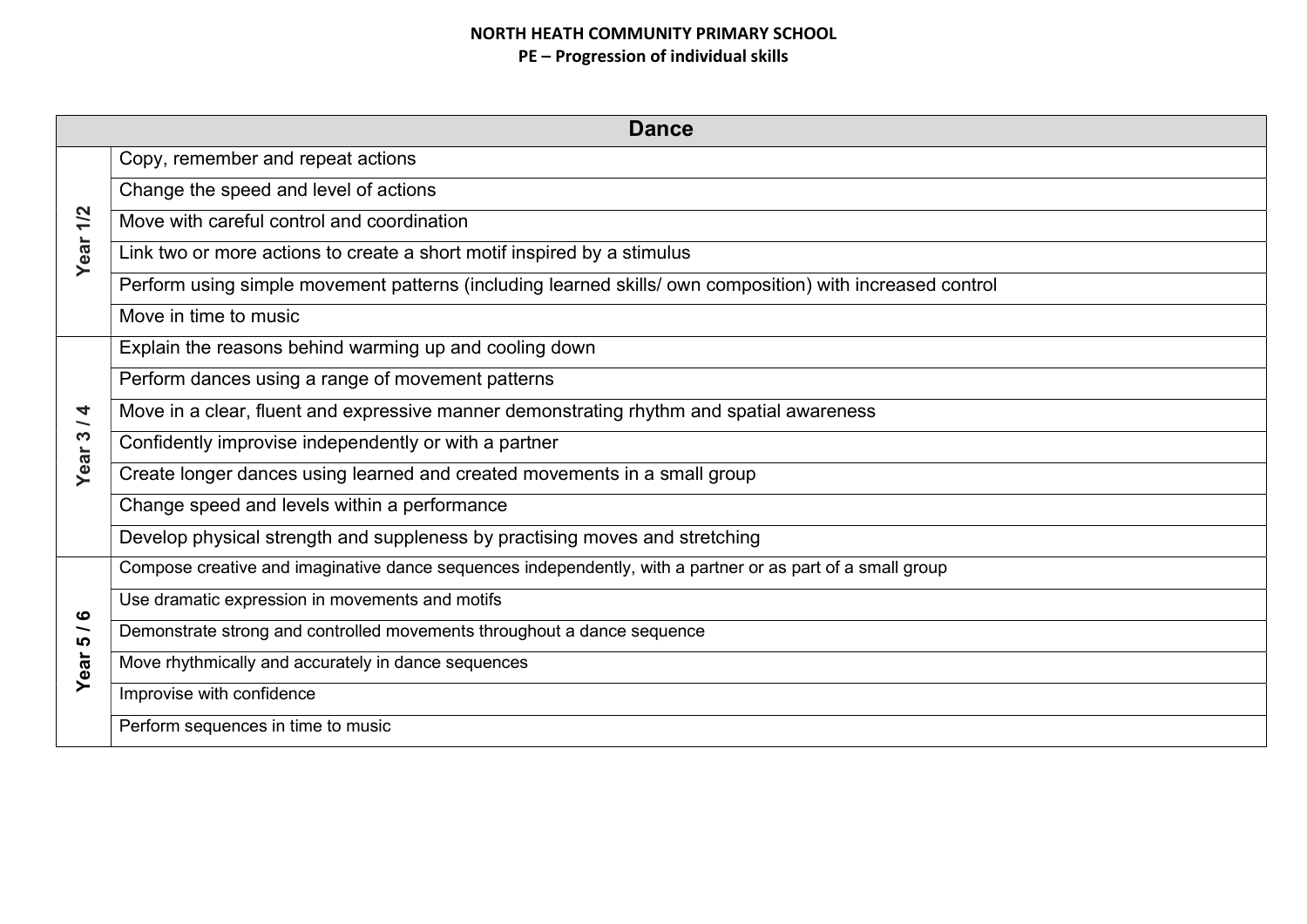|                   | <b>Gymnastics</b>                                                                                                                                                                                                                         |
|-------------------|-------------------------------------------------------------------------------------------------------------------------------------------------------------------------------------------------------------------------------------------|
|                   | Throw and roll accurately to a stationary target                                                                                                                                                                                          |
|                   | Pass a ball in different ways                                                                                                                                                                                                             |
|                   | Strike a ball with increasing control                                                                                                                                                                                                     |
|                   | Master running, jumping, throwing, catching and kicking skills in combination                                                                                                                                                             |
| 1/2               | Use change of speed and direction whilst running                                                                                                                                                                                          |
| Year              | Develop simple tactics for attacking and defending                                                                                                                                                                                        |
|                   | Develop ideas for improving skills                                                                                                                                                                                                        |
|                   | Begin to choose and use the best space in a game                                                                                                                                                                                          |
|                   | Throw and roll accurately to a stationary target                                                                                                                                                                                          |
|                   | Pass a ball in different ways                                                                                                                                                                                                             |
|                   | Copy, remember and repeat actions                                                                                                                                                                                                         |
|                   | Change the speed and level of actions                                                                                                                                                                                                     |
|                   | Move with careful control and coordination                                                                                                                                                                                                |
| Year 3/4          | Link two or more actions to create a short motif inspired by a stimulus                                                                                                                                                                   |
|                   | Perform using simple movement patterns (including learned skills/ own composition) with increased control                                                                                                                                 |
|                   | Move in time to music                                                                                                                                                                                                                     |
|                   | Copy, remember and repeat actions                                                                                                                                                                                                         |
|                   | Create complex and well-executed sequences that include a full range of movements including: travelling, balances, swinging, springing, flight, vaults,<br>inversions, rotations, bending, stretching, twisting, gestures, linking skills |
|                   | Hold shapes that are strong, fluent and expressive                                                                                                                                                                                        |
| $\frac{6}{1}$     | Include in a sequence set pieces, choosing the most appropriate linking elements                                                                                                                                                          |
| Year <sub>5</sub> | Vary speed, direction, level and body rotation during floor performances                                                                                                                                                                  |
|                   | Develop flexibility, strength and control to refine the gymnastics techniques used in performances                                                                                                                                        |
|                   | Demonstrate good placement and alignment of body parts in actions, shapes and balances                                                                                                                                                    |
|                   | Use equipment confidently to perform a series of movements and balances.                                                                                                                                                                  |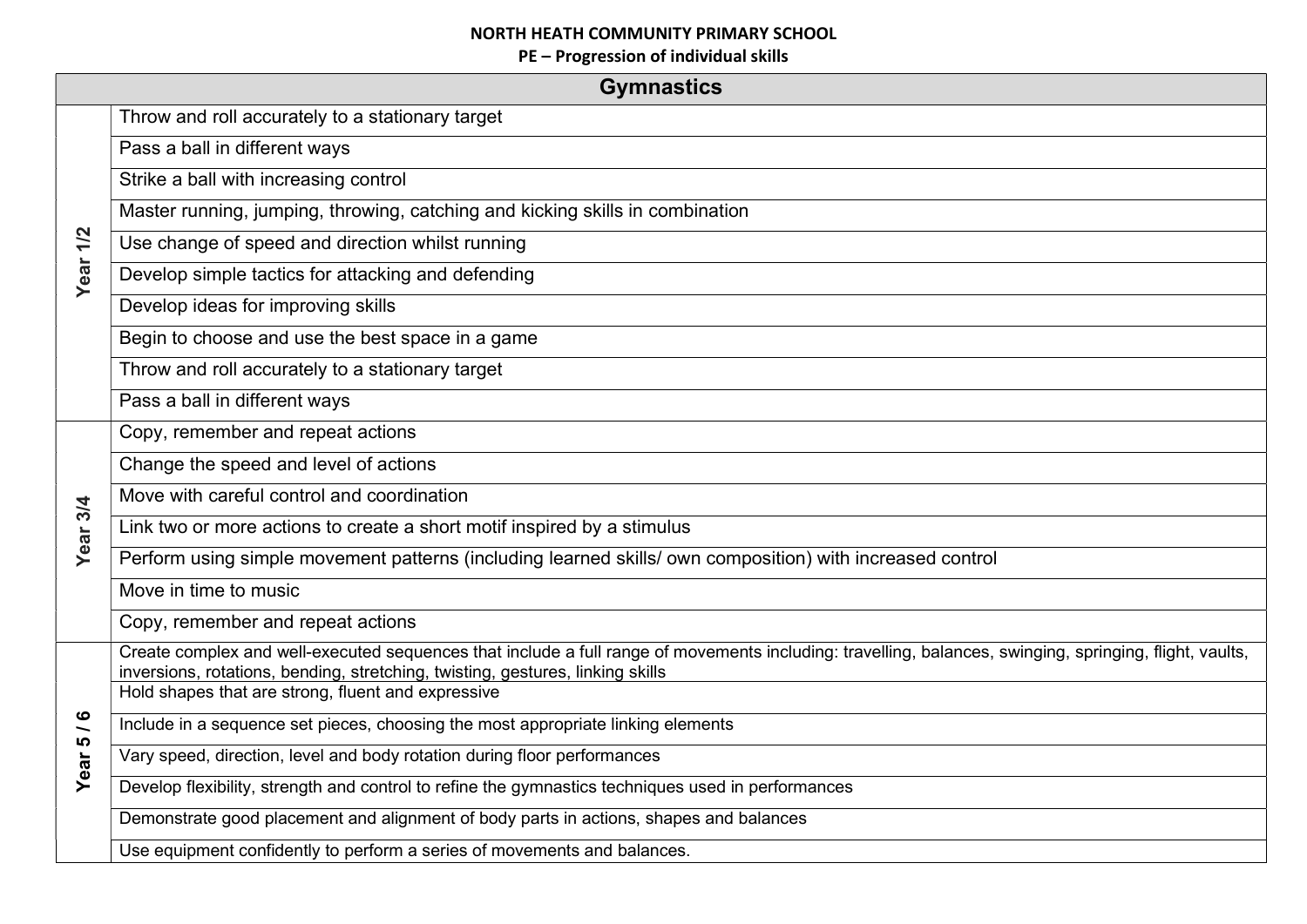|                                                   | <b>Athletics</b>                                                                                                      |  |  |
|---------------------------------------------------|-----------------------------------------------------------------------------------------------------------------------|--|--|
|                                                   | Confidently demonstrate a technique for sprinting, focusing on arm and leg action                                     |  |  |
| $\overline{\bf 4}$                                | Use a range of throwing techniques (e.g. under arm, over arm)                                                         |  |  |
| Year <sub>3</sub>                                 | Speed up and slow down smoothly                                                                                       |  |  |
|                                                   | Jump in several ways, developing a run up where appropriate                                                           |  |  |
|                                                   | Compete with others and aim to improve personal best performances                                                     |  |  |
|                                                   | Combine sprinting with low hurdles over 60 metres                                                                     |  |  |
| $\boldsymbol{\omega}$<br>$\overline{\phantom{0}}$ | Choose the best place for running over a variety of distances                                                         |  |  |
| <u> (</u>                                         | Work as a team to confidently perform in a relay                                                                      |  |  |
| Year                                              | Show control in take-off and landings when jumping                                                                    |  |  |
|                                                   | Compete with others and compare performance with previous ones and demonstrate improvement to achieve a personal best |  |  |
| <b>Swimming</b>                                   |                                                                                                                       |  |  |
|                                                   | To be able to perform self-safe rescue in different water-based situations                                            |  |  |
| 4<br>$\frac{3}{2}$                                | Swim 25m+ distance                                                                                                    |  |  |
| Year                                              | Use a range of strokes                                                                                                |  |  |
|                                                   | To be able to breathe correctly in water                                                                              |  |  |
| <b>Outdoor Adventurous Activity</b>               |                                                                                                                       |  |  |
|                                                   | Select appropriate equipment for outdoor and adventurous activity                                                     |  |  |
|                                                   | Identify possible risks and ways to manage them, asking for and listening carefully to expert advice                  |  |  |
| $\bullet$                                         | Embrace both leadership and team roles and gain the commitment and respect of a team                                  |  |  |
| 5 /                                               | Empathise with others and offer support (seek support from the team and the experts if in any doubt)                  |  |  |
| Year                                              | Work effectively as part of a team, communicating effectively with others when under pressure                         |  |  |
|                                                   | Use a range of devices in order to orientate themselves                                                               |  |  |
|                                                   | Quickly assess changing conditions and adapt plans to ensure safety comes first                                       |  |  |
|                                                   | Select appropriate equipment for outdoor and adventurous activity                                                     |  |  |